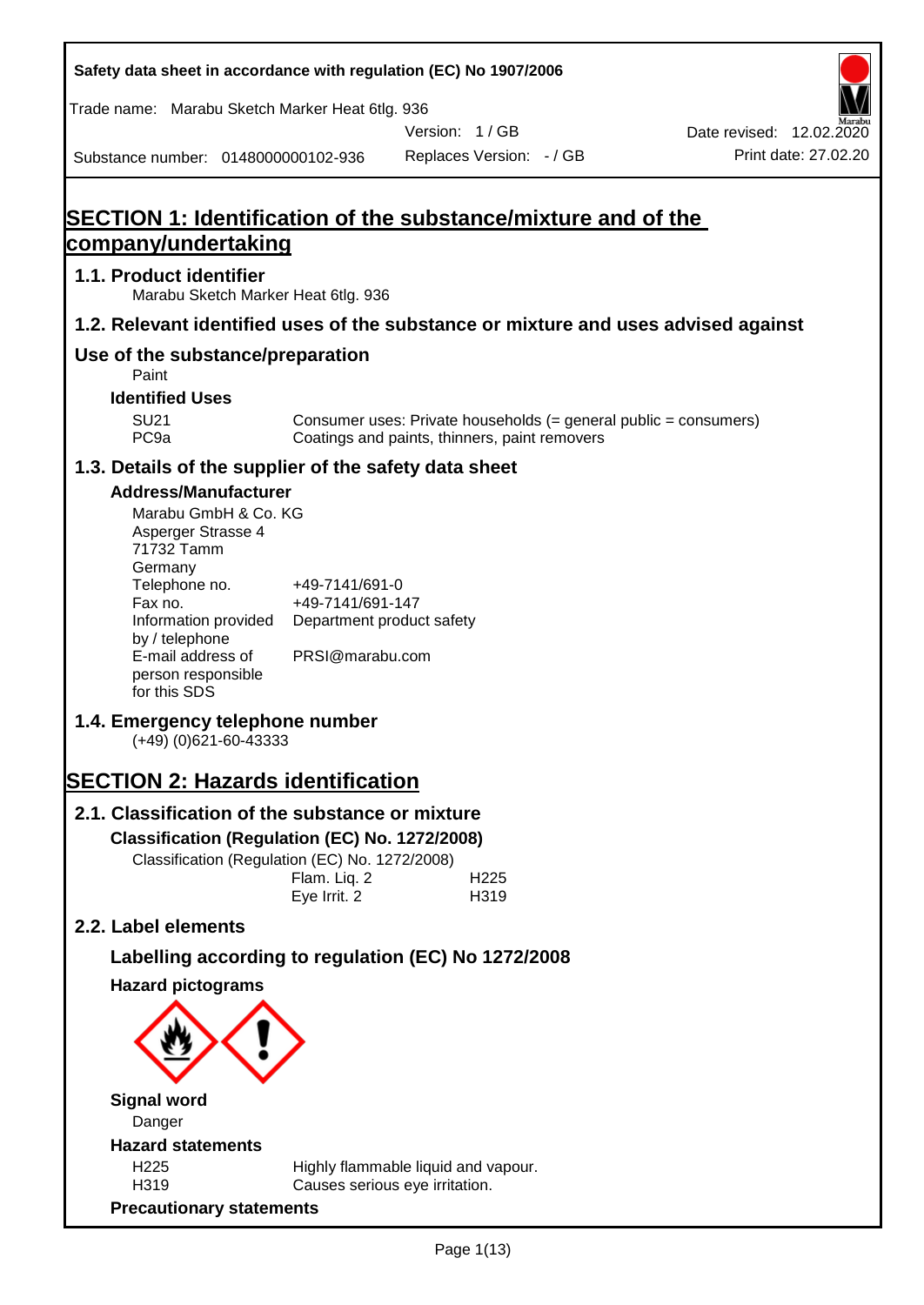| Safety data sheet in accordance with regulation (EC) No 1907/2006 |                                                                                                               |                                                                                                                                                                 |                  |            |   |                                                                           |  |
|-------------------------------------------------------------------|---------------------------------------------------------------------------------------------------------------|-----------------------------------------------------------------------------------------------------------------------------------------------------------------|------------------|------------|---|---------------------------------------------------------------------------|--|
| Trade name: Marabu Sketch Marker Heat 6tlg. 936                   |                                                                                                               |                                                                                                                                                                 |                  |            |   |                                                                           |  |
|                                                                   |                                                                                                               | Version: 1/GB                                                                                                                                                   |                  |            |   | Date revised: 12.02.2020                                                  |  |
| Substance number: 0148000000102-936                               |                                                                                                               | Replaces Version: - / GB                                                                                                                                        |                  |            |   | Print date: 27.02.20                                                      |  |
| P <sub>101</sub>                                                  |                                                                                                               |                                                                                                                                                                 |                  |            |   | If medical advice is needed, have product container or label at hand.     |  |
| P <sub>102</sub>                                                  | Keep out of reach of children.                                                                                |                                                                                                                                                                 |                  |            |   |                                                                           |  |
| P210                                                              |                                                                                                               |                                                                                                                                                                 |                  |            |   | Keep away from heat, hot surfaces, sparks, open flames and other ignition |  |
| P264.1                                                            | sources. No smoking.                                                                                          |                                                                                                                                                                 |                  |            |   |                                                                           |  |
| P280                                                              |                                                                                                               | Wash hands thoroughly after handling.                                                                                                                           |                  |            |   |                                                                           |  |
| P305+P351+P338                                                    |                                                                                                               | Wear protective gloves / protective clothing / eye protection / face protection.<br>IF IN EYES: Rinse cautiously with water for several minutes. Remove contact |                  |            |   |                                                                           |  |
| P501.9                                                            | lenses, if present and easy to do. Continue rinsing.<br>Dispose of contents / container as problematic waste. |                                                                                                                                                                 |                  |            |   |                                                                           |  |
|                                                                   |                                                                                                               |                                                                                                                                                                 |                  |            |   |                                                                           |  |
| 2.3. Other hazards                                                |                                                                                                               |                                                                                                                                                                 |                  |            |   |                                                                           |  |
| No special hazards have to be mentioned.                          |                                                                                                               |                                                                                                                                                                 |                  |            |   |                                                                           |  |
|                                                                   |                                                                                                               |                                                                                                                                                                 |                  |            |   |                                                                           |  |
| <b>SECTION 3: Composition/information on ingredients</b>          |                                                                                                               |                                                                                                                                                                 |                  |            |   |                                                                           |  |
| 3.2. Mixtures                                                     |                                                                                                               |                                                                                                                                                                 |                  |            |   |                                                                           |  |
| <b>Hazardous ingredients</b>                                      |                                                                                                               |                                                                                                                                                                 |                  |            |   |                                                                           |  |
| <b>Ethanol</b>                                                    |                                                                                                               |                                                                                                                                                                 |                  |            |   |                                                                           |  |
| CAS No.                                                           | 64-17-5                                                                                                       |                                                                                                                                                                 |                  |            |   |                                                                           |  |
| EINECS no.                                                        | 200-578-6                                                                                                     |                                                                                                                                                                 |                  |            |   |                                                                           |  |
| Registration no.                                                  | 01-2119457610-43                                                                                              |                                                                                                                                                                 |                  |            |   |                                                                           |  |
| Concentration                                                     | $>=$                                                                                                          | 50                                                                                                                                                              | $\lt$            | 100        | % |                                                                           |  |
| Classification (Regulation (EC) No. 1272/2008)                    |                                                                                                               |                                                                                                                                                                 |                  |            |   |                                                                           |  |
|                                                                   | Flam. Liq. 2                                                                                                  |                                                                                                                                                                 | H <sub>225</sub> |            |   |                                                                           |  |
|                                                                   | Eye Irrit. 2                                                                                                  |                                                                                                                                                                 | H319             |            |   |                                                                           |  |
| Concentration limits (Regulation (EC) No. 1272/2008)              |                                                                                                               |                                                                                                                                                                 |                  |            |   |                                                                           |  |
|                                                                   | Eye Irrit. 2                                                                                                  | H319                                                                                                                                                            |                  | $>= 50 \%$ |   |                                                                           |  |
| 1-Methoxy-2-propanol                                              |                                                                                                               |                                                                                                                                                                 |                  |            |   |                                                                           |  |
| CAS No.                                                           | 107-98-2                                                                                                      |                                                                                                                                                                 |                  |            |   |                                                                           |  |
| EINECS no.                                                        | 203-539-1                                                                                                     |                                                                                                                                                                 |                  |            |   |                                                                           |  |
| Registration no.                                                  | 01-2119457435-35                                                                                              |                                                                                                                                                                 |                  |            |   |                                                                           |  |
| Concentration                                                     | $>=$                                                                                                          | 10                                                                                                                                                              | $\,<\,$          | 20         | % |                                                                           |  |
| Classification (Regulation (EC) No. 1272/2008)                    |                                                                                                               |                                                                                                                                                                 |                  |            |   |                                                                           |  |
|                                                                   | STOT SE 3                                                                                                     |                                                                                                                                                                 | H336             |            |   |                                                                           |  |
|                                                                   | Flam. Liq. 3                                                                                                  |                                                                                                                                                                 | H <sub>226</sub> |            |   |                                                                           |  |
|                                                                   |                                                                                                               |                                                                                                                                                                 |                  |            |   |                                                                           |  |
|                                                                   |                                                                                                               |                                                                                                                                                                 |                  |            |   |                                                                           |  |
| <b>SECTION 4: First aid measures</b>                              |                                                                                                               |                                                                                                                                                                 |                  |            |   |                                                                           |  |
| 4.1. Description of first aid measures                            |                                                                                                               |                                                                                                                                                                 |                  |            |   |                                                                           |  |

#### **General information**

In all cases of doubt, or when symptoms persist, seek medical attention. Never give anything by mouth to an unconscious person. If unconscious place in recovery position and seek medical advice.

#### **After inhalation**

Remove to fresh air, keep patient warm and at rest. If breathing is irregular or stopped, administer artificial respiration.

#### **After skin contact**

Remove contaminated clothing. Wash skin thoroughly with soap and water or use recognised skin cleanser. Do NOT use solvents or thinners.

#### **After eye contact**

Remove contact lenses, irrigate copiously with clean, fresh water, holding the eyelids apart for at least 10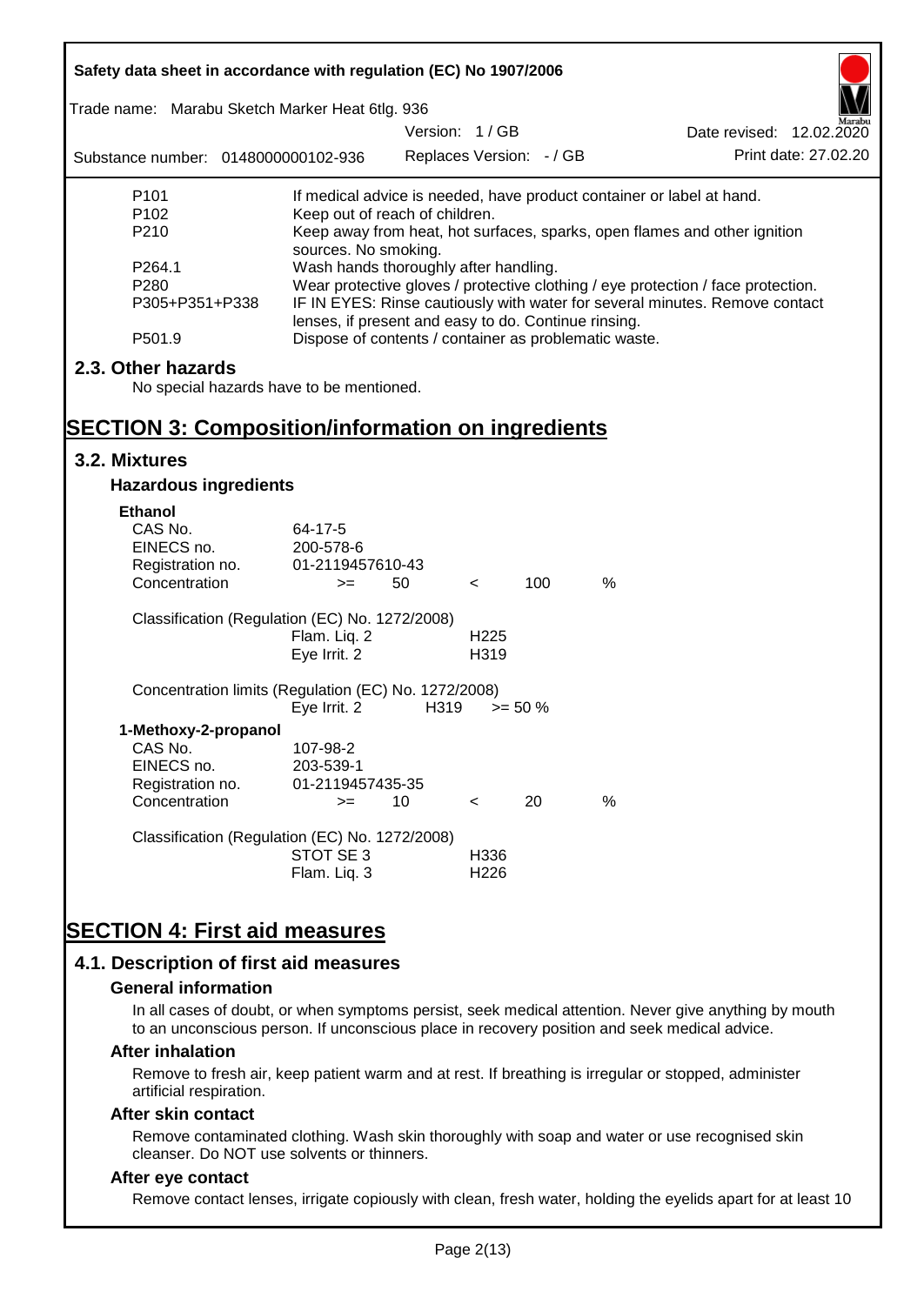| Safety data sheet in accordance with regulation (EC) No 1907/2006 |  |
|-------------------------------------------------------------------|--|
|-------------------------------------------------------------------|--|

Trade name: Marabu Sketch Marker Heat 6tlg. 936

Version: 1 / GB

Substance number: 0148000000102-936

Replaces Version: - / GB Print date: 27.02.20 Date revised: 12.02.2020

minutes and seek immediate medical advice.

#### **After ingestion**

If accidentally swallowed rinse the mouth with plenty of water (only if the person is conscious) and obtain immediate medical attention. Keep at rest. Do NOT induce vomiting.

**4.2. Most important symptoms and effects, both acute and delayed** Until now no symptoms known so far.

# **4.3. Indication of any immediate medical attention and special treatment needed**

### **Hints for the physician / treatment**

Treat symptomatically

# **SECTION 5: Firefighting measures**

### **5.1. Extinguishing media**

### **Suitable extinguishing media**

Recommended: alcohol resistant foam, CO2, powders, water spray/mist, Not be used for safety reasons: water jet

#### **5.2. Special hazards arising from the substance or mixture**

In the event of fire the following can be released: Carbon monoxide (CO); Carbon dioxide (CO2); dense black smoke

### **5.3. Advice for firefighters**

#### **Special protective equipment for fire-fighting**

Cool closed containers exposed to fire with water. Do not allow run-off from fire fighting to enter drains or water courses.

# **SECTION 6: Accidental release measures**

#### **6.1. Personal precautions, protective equipment and emergency procedures**

Exclude sources of ignition and ventilate the area. Avoid breathing vapours. Refer to protective measures listed in Sections 7 and 8.

#### **6.2. Environmental precautions**

Do not allow to enter drains or waterways. If the product contaminates lakes, rivers or sewage, inform appropriate authorities in accordance with local regulations.

#### **6.3. Methods and material for containment and cleaning up**

Contain and collect spillage with non-combustible absorbent materials, e.g. sand, earth, vermiculite, diatomaceous earth and place in container for disposal according to local regulations (see section 13). Clean preferably with a detergent - avoid use of solvents.

#### **6.4. Reference to other sections**

Information regarding Safe handling, see Section 7. Information regarding personal protective measures, see Section 8. Information regarding waste disposal, see Section 13.

## **SECTION 7: Handling and storage**

### **7.1. Precautions for safe handling**

#### **Advice on safe handling**

Prevent the creation of flammable or explosive concentrations of vapour in air and avoid vapour concentration higher than the occupational exposure limits. In addition, the product should only be used in areas from which all naked lights and other sources of ignition have been excluded. Electrical equipment should be protected to the appropriate standard. Mixture may charge electrostatically: always use earthing leads when transferring from one container to another. Operators should wear anti-static footwear and clothing and floors should be of the conducting type. Isolate from sources of heat, sparks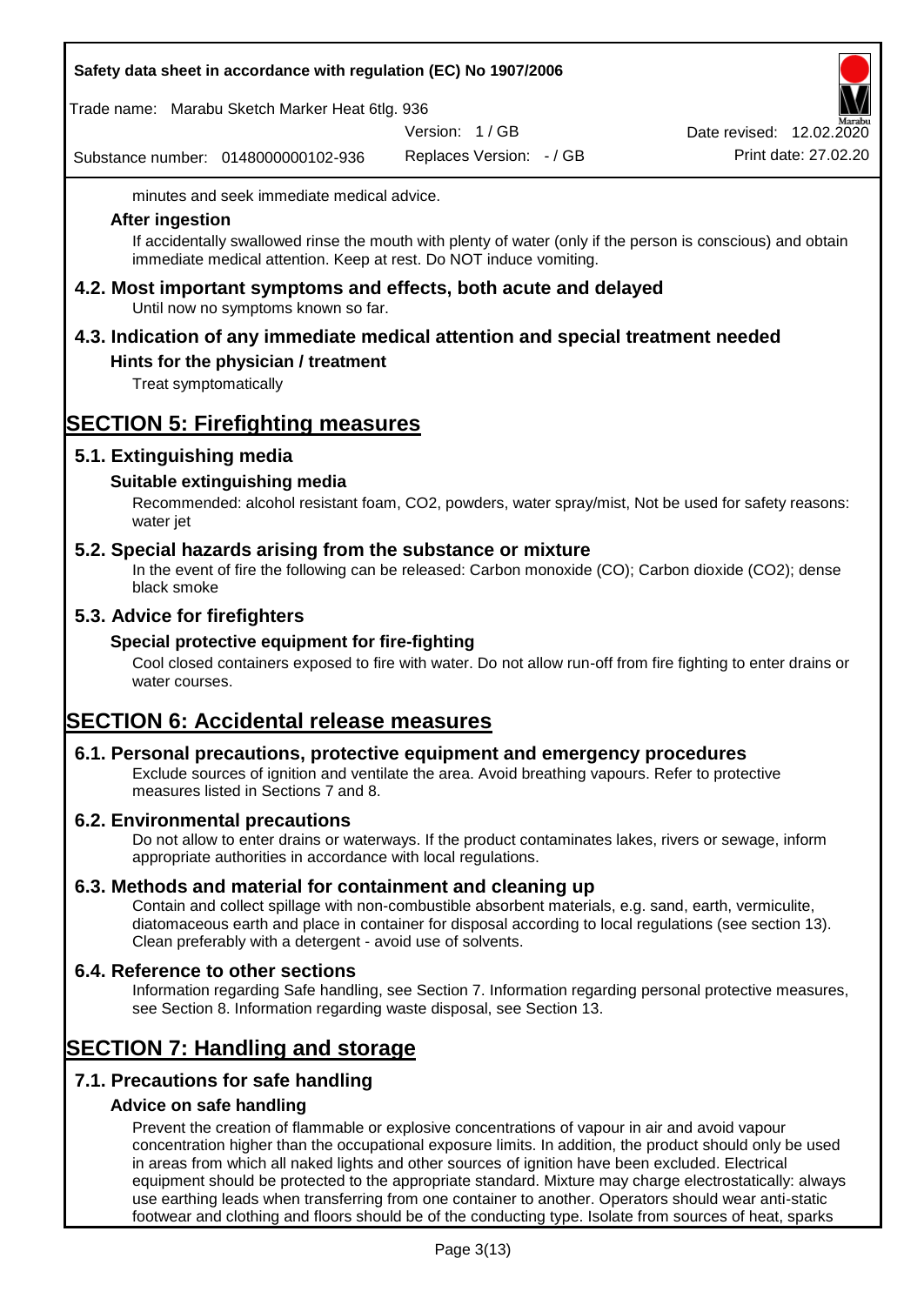| Safety data sheet in accordance with regulation (EC) No 1907/2006                                                                                                                                                                                                                                                                                                                                                                                                                                                                                                                                                                                                                                                                                                                                |                |                                   |                          |      |                          |
|--------------------------------------------------------------------------------------------------------------------------------------------------------------------------------------------------------------------------------------------------------------------------------------------------------------------------------------------------------------------------------------------------------------------------------------------------------------------------------------------------------------------------------------------------------------------------------------------------------------------------------------------------------------------------------------------------------------------------------------------------------------------------------------------------|----------------|-----------------------------------|--------------------------|------|--------------------------|
| Trade name: Marabu Sketch Marker Heat 6tlg. 936                                                                                                                                                                                                                                                                                                                                                                                                                                                                                                                                                                                                                                                                                                                                                  |                |                                   |                          |      |                          |
|                                                                                                                                                                                                                                                                                                                                                                                                                                                                                                                                                                                                                                                                                                                                                                                                  |                | Version: 1/GB                     |                          |      | Date revised: 12.02.2020 |
| Substance number: 0148000000102-936                                                                                                                                                                                                                                                                                                                                                                                                                                                                                                                                                                                                                                                                                                                                                              |                |                                   | Replaces Version: - / GB |      | Print date: 27,02.20     |
| and open flame. No sparking tools should be used. Avoid skin and eye contact. Avoid the inhalation of<br>particulates and spray mist arising from the application of this mixture. Smoking, eating and drinking shall<br>be prohibited in application area. For personal protection see Section 8. Never use pressure to empty:<br>container is not a pressure vessel. Always keep in containers of same material as the original one.<br>Comply with the health and safety at work laws. Do not allow to enter drains or water courses.<br>Advice on protection against fire and explosion<br>Vapours are heavier than air and may spread along floors. Vapours may form explosive mixtures with<br>air.<br>Classification of fires / temperature class / Ignition group / Dust explosion class |                |                                   |                          |      |                          |
| <b>Classification of fires</b><br>Temperature class                                                                                                                                                                                                                                                                                                                                                                                                                                                                                                                                                                                                                                                                                                                                              | T <sub>3</sub> | B (Combustible liquid substances) |                          |      |                          |
| 7.2. Conditions for safe storage, including any incompatibilities                                                                                                                                                                                                                                                                                                                                                                                                                                                                                                                                                                                                                                                                                                                                |                |                                   |                          |      |                          |
| Requirements for storage rooms and vessels                                                                                                                                                                                                                                                                                                                                                                                                                                                                                                                                                                                                                                                                                                                                                       |                |                                   |                          |      |                          |
| Electrical installations/working materials must comply with the local applied technological safety<br>standards. Storage rooms in which filling operations take place must have a conducting floor. Store in<br>accordance with national regulation                                                                                                                                                                                                                                                                                                                                                                                                                                                                                                                                              |                |                                   |                          |      |                          |
| Hints on storage assembly                                                                                                                                                                                                                                                                                                                                                                                                                                                                                                                                                                                                                                                                                                                                                                        |                |                                   |                          |      |                          |
| Store away from oxidising agents, from strongly alkaline and strongly acid materials.                                                                                                                                                                                                                                                                                                                                                                                                                                                                                                                                                                                                                                                                                                            |                |                                   |                          |      |                          |
| Further information on storage conditions                                                                                                                                                                                                                                                                                                                                                                                                                                                                                                                                                                                                                                                                                                                                                        |                |                                   |                          |      |                          |
| Observe label precautions. Store between 15 and 30 °C in a dry, well ventilated place away from<br>sources of heat and direct sunlight. Keep container tightly closed. Keep away from sources of ignition.<br>No smoking. Prevent unauthorised access. Containers which are opened must be carefully resealed and<br>kept upright to prevent leakage.                                                                                                                                                                                                                                                                                                                                                                                                                                            |                |                                   |                          |      |                          |
| 7.3. Specific end use(s)<br>Paint                                                                                                                                                                                                                                                                                                                                                                                                                                                                                                                                                                                                                                                                                                                                                                |                |                                   |                          |      |                          |
| <u> SECTION 8: Exposure controls/personal protection</u>                                                                                                                                                                                                                                                                                                                                                                                                                                                                                                                                                                                                                                                                                                                                         |                |                                   |                          |      |                          |
| 8.1. Control parameters                                                                                                                                                                                                                                                                                                                                                                                                                                                                                                                                                                                                                                                                                                                                                                          |                |                                   |                          |      |                          |
| <b>Exposure limit values</b>                                                                                                                                                                                                                                                                                                                                                                                                                                                                                                                                                                                                                                                                                                                                                                     |                |                                   |                          |      |                          |
| <b>Ethanol</b>                                                                                                                                                                                                                                                                                                                                                                                                                                                                                                                                                                                                                                                                                                                                                                                   |                |                                   |                          |      |                          |
| List                                                                                                                                                                                                                                                                                                                                                                                                                                                                                                                                                                                                                                                                                                                                                                                             | EH40           |                                   |                          |      |                          |
| <b>Type</b>                                                                                                                                                                                                                                                                                                                                                                                                                                                                                                                                                                                                                                                                                                                                                                                      | <b>WEL</b>     |                                   |                          |      |                          |
| Value<br><b>Status: 2011</b>                                                                                                                                                                                                                                                                                                                                                                                                                                                                                                                                                                                                                                                                                                                                                                     | 1920           | mg/m <sup>3</sup>                 |                          | 1000 | ppm(V)                   |
|                                                                                                                                                                                                                                                                                                                                                                                                                                                                                                                                                                                                                                                                                                                                                                                                  |                |                                   |                          |      |                          |
| 1-Methoxy-2-propanol<br>List                                                                                                                                                                                                                                                                                                                                                                                                                                                                                                                                                                                                                                                                                                                                                                     | EH40           |                                   |                          |      |                          |
| <b>Type</b>                                                                                                                                                                                                                                                                                                                                                                                                                                                                                                                                                                                                                                                                                                                                                                                      | <b>WEL</b>     |                                   |                          |      |                          |
| Value                                                                                                                                                                                                                                                                                                                                                                                                                                                                                                                                                                                                                                                                                                                                                                                            | 375            | mg/m <sup>3</sup>                 |                          | 100  | ppm(V)                   |
| Short term exposure limit                                                                                                                                                                                                                                                                                                                                                                                                                                                                                                                                                                                                                                                                                                                                                                        | 560            | mg/m <sup>3</sup>                 |                          | 150  | ppm(V)                   |
| Skin resorption / sensibilisation: Sk;                                                                                                                                                                                                                                                                                                                                                                                                                                                                                                                                                                                                                                                                                                                                                           |                | <b>Status: 2011</b>               |                          |      |                          |
| <b>Derived No/Minimal Effect Levels (DNEL/DMEL)</b>                                                                                                                                                                                                                                                                                                                                                                                                                                                                                                                                                                                                                                                                                                                                              |                |                                   |                          |      |                          |
| <b>Ethanol</b>                                                                                                                                                                                                                                                                                                                                                                                                                                                                                                                                                                                                                                                                                                                                                                                   |                |                                   |                          |      |                          |
| Type of value                                                                                                                                                                                                                                                                                                                                                                                                                                                                                                                                                                                                                                                                                                                                                                                    |                | Derived No Effect Level (DNEL)    |                          |      |                          |
| Reference group                                                                                                                                                                                                                                                                                                                                                                                                                                                                                                                                                                                                                                                                                                                                                                                  | Worker         |                                   |                          |      |                          |
| Duration of exposure<br>Route of exposure                                                                                                                                                                                                                                                                                                                                                                                                                                                                                                                                                                                                                                                                                                                                                        |                | Long term<br>inhalative           |                          |      |                          |
| Mode of action                                                                                                                                                                                                                                                                                                                                                                                                                                                                                                                                                                                                                                                                                                                                                                                   |                | Systemic effects                  |                          |      |                          |
| Concentration                                                                                                                                                                                                                                                                                                                                                                                                                                                                                                                                                                                                                                                                                                                                                                                    |                | 950                               |                          |      | mg/m <sup>3</sup>        |
|                                                                                                                                                                                                                                                                                                                                                                                                                                                                                                                                                                                                                                                                                                                                                                                                  |                |                                   |                          |      |                          |
| Type of value<br>Reference group                                                                                                                                                                                                                                                                                                                                                                                                                                                                                                                                                                                                                                                                                                                                                                 | Worker         | Derived No Effect Level (DNEL)    |                          |      |                          |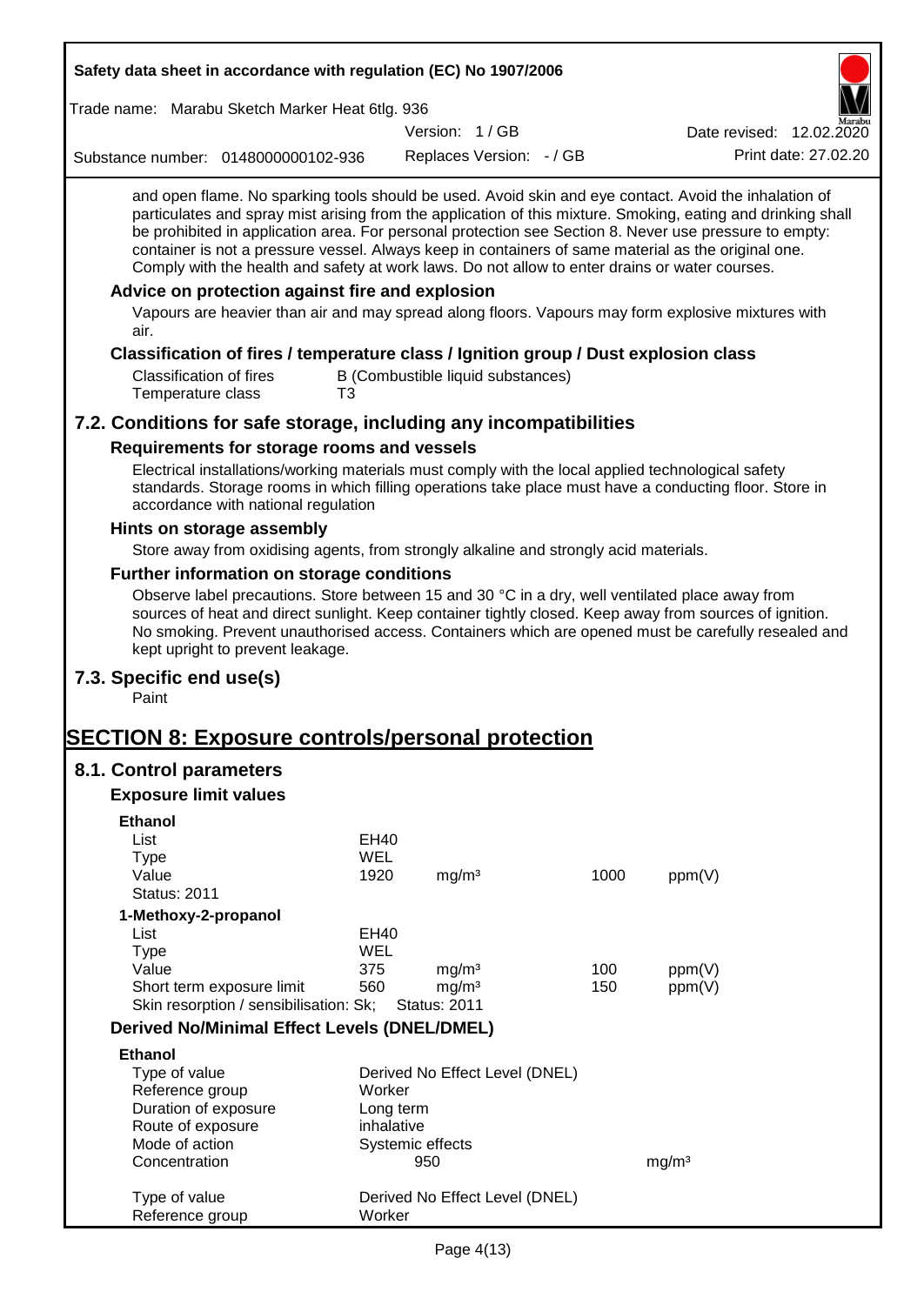| Safety data sheet in accordance with regulation (EC) No 1907/2006 |                                |                          |
|-------------------------------------------------------------------|--------------------------------|--------------------------|
| Trade name: Marabu Sketch Marker Heat 6tlg. 936                   |                                |                          |
|                                                                   | Version: 1/GB                  | Date revised: 12.02.2020 |
| Substance number: 0148000000102-936                               | Replaces Version: - / GB       | Print date: 27.02.20     |
| Duration of exposure                                              | Short term                     |                          |
| Route of exposure                                                 | inhalative                     |                          |
| Mode of action                                                    | Local effects                  |                          |
| Concentration                                                     | 1900                           | mg/m <sup>3</sup>        |
| Type of value                                                     | Derived No Effect Level (DNEL) |                          |
| Reference group                                                   | Worker                         |                          |
| Duration of exposure                                              | Long term                      |                          |
| Route of exposure                                                 | dermal                         |                          |
| Mode of action                                                    | Systemic effects               |                          |
| Concentration                                                     | 343                            | mg/kg/d                  |
|                                                                   |                                |                          |
| Type of value                                                     | Derived No Effect Level (DNEL) |                          |
| Reference group                                                   | Consumer                       |                          |
| Duration of exposure                                              | Long term                      |                          |
| Route of exposure                                                 | inhalative                     |                          |
| Mode of action                                                    | Systemic effects               |                          |
| Concentration                                                     | 114                            | mg/m <sup>3</sup>        |
| Type of value                                                     | Derived No Effect Level (DNEL) |                          |
| Reference group                                                   | Consumer                       |                          |
| Duration of exposure                                              | Short term                     |                          |
| Route of exposure                                                 | inhalative                     |                          |
| Mode of action                                                    | Local effects                  |                          |
| Concentration                                                     | 950                            | mg/m <sup>3</sup>        |
|                                                                   |                                |                          |
| Type of value                                                     | Derived No Effect Level (DNEL) |                          |
| Reference group                                                   | Consumer                       |                          |
| Duration of exposure                                              | Long term                      |                          |
| Route of exposure                                                 | dermal                         |                          |
| Mode of action                                                    | Systemic effects               |                          |
| Concentration                                                     | 206                            | mg/kg/d                  |
|                                                                   |                                |                          |
| Type of value                                                     | Derived No Effect Level (DNEL) |                          |
| Reference group                                                   | Consumer                       |                          |
| Duration of exposure                                              | Long term                      |                          |
| Route of exposure<br>Mode of action                               | oral                           |                          |
| Concentration                                                     | Systemic effects               |                          |
|                                                                   | 87                             | mg/kg/d                  |
| 1-Methoxy-2-propanol                                              |                                |                          |
| Type of value                                                     | Derived No Effect Level (DNEL) |                          |
| Reference group                                                   | Worker                         |                          |
| Duration of exposure                                              | Acute                          |                          |
| Route of exposure                                                 | inhalative                     |                          |
| Mode of action                                                    | Local effects                  |                          |
| Concentration                                                     | 553,5                          | mg/m <sup>3</sup>        |
|                                                                   |                                |                          |
| Type of value                                                     | Derived No Effect Level (DNEL) |                          |
| Reference group                                                   | Worker                         |                          |
| Duration of exposure                                              | Long term                      |                          |
| Route of exposure                                                 | dermal                         |                          |
| Mode of action                                                    | Systemic effects               |                          |
| Concentration                                                     | 50,6                           | mg/person/               |
|                                                                   |                                | d                        |
| Type of value                                                     | Derived No Effect Level (DNEL) |                          |
|                                                                   |                                |                          |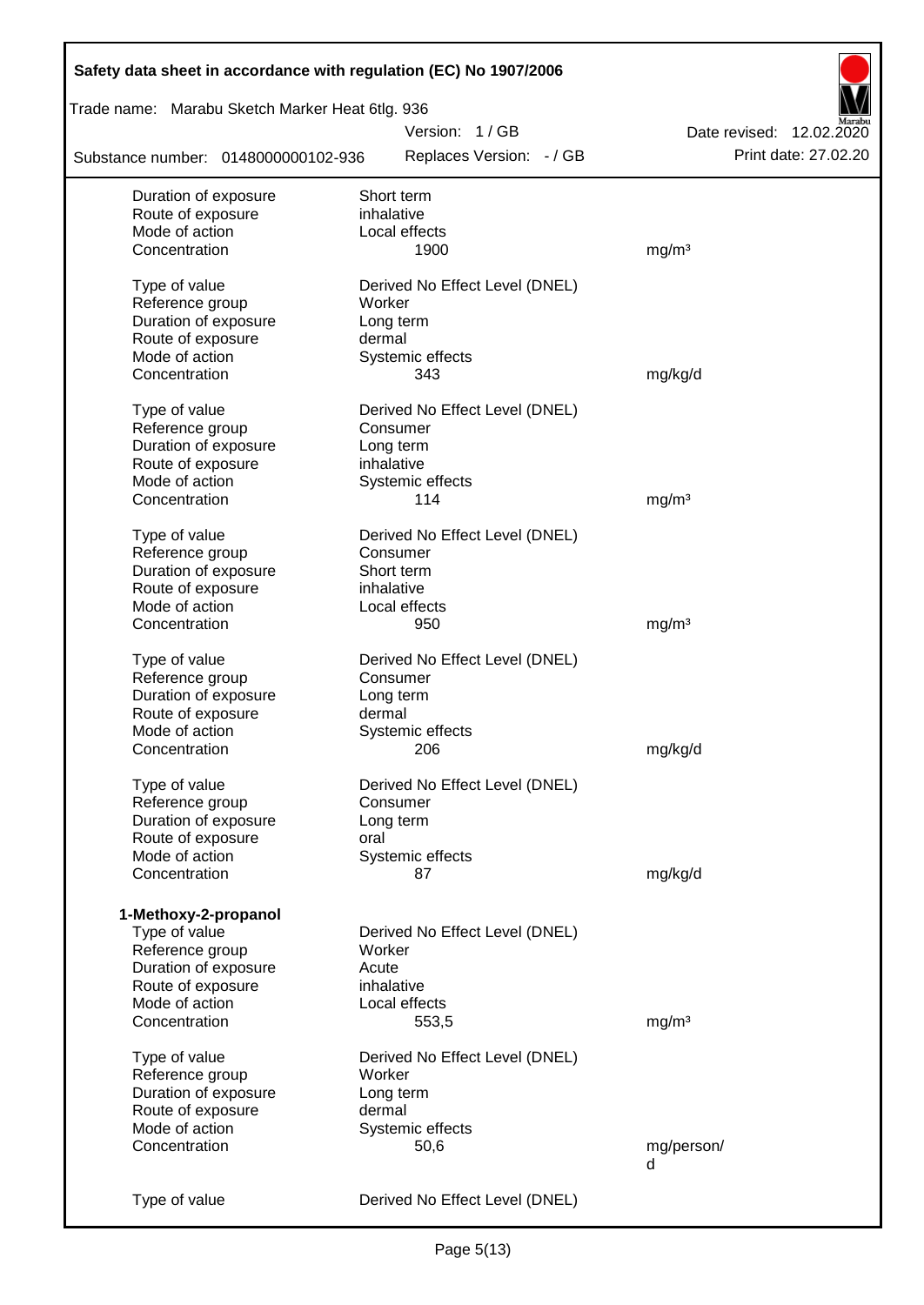| Safety data sheet in accordance with regulation (EC) No 1907/2006 |                                |                          |
|-------------------------------------------------------------------|--------------------------------|--------------------------|
| Trade name: Marabu Sketch Marker Heat 6tlg. 936                   |                                |                          |
|                                                                   | Version: 1/GB                  | Date revised: 12.02.2020 |
| Substance number: 0148000000102-936                               | Replaces Version: - / GB       | Print date: 27.02.20     |
| Reference group                                                   | Worker                         |                          |
| Duration of exposure                                              | Long term                      |                          |
| Route of exposure                                                 | inhalative                     |                          |
| Mode of action                                                    | Systemic effects               |                          |
| Concentration                                                     | 369                            | mg/m <sup>3</sup>        |
| Type of value                                                     | Derived No Effect Level (DNEL) |                          |
| Reference group                                                   | <b>General Population</b>      |                          |
| Duration of exposure                                              | Long term                      |                          |
| Route of exposure                                                 | dermal                         |                          |
| Mode of action                                                    | Systemic effects               |                          |
| Concentration                                                     | 18,1                           | mg/kg                    |
| Type of value                                                     | Derived No Effect Level (DNEL) |                          |
| Reference group                                                   | <b>General Population</b>      |                          |
| Duration of exposure                                              | Long term                      |                          |
| Route of exposure                                                 | inhalative                     |                          |
| Mode of action                                                    | Systemic effects               |                          |
| Concentration                                                     | 43,9                           | mg/m <sup>3</sup>        |
| Type of value                                                     | Derived No Effect Level (DNEL) |                          |
| Reference group                                                   | <b>General Population</b>      |                          |
| Duration of exposure                                              | Long term                      |                          |
| Route of exposure                                                 | oral                           |                          |
| Mode of action                                                    | Systemic effects               |                          |
| Concentration                                                     | 3,3                            | mg/kg/d                  |
|                                                                   |                                |                          |
| <b>Predicted No Effect Concentration (PNEC)</b>                   |                                |                          |
| <b>Ethanol</b>                                                    | <b>PNEC</b>                    |                          |
| Type of value                                                     | Freshwater                     |                          |
| Type<br>Concentration                                             | 0,96                           | mg/l                     |
|                                                                   |                                |                          |
| Type of value                                                     | <b>PNEC</b>                    |                          |
| <b>Type</b>                                                       | Saltwater                      |                          |
| Concentration                                                     | 0,79                           | mg/l                     |
| Type of value                                                     | <b>PNEC</b>                    |                          |
| <b>Type</b>                                                       | Water (intermittent release)   |                          |
| Concentration                                                     | 2,75                           | mg/l                     |
| Type of value                                                     | <b>PNEC</b>                    |                          |
| <b>Type</b>                                                       | Sewage treatment plant (STP)   |                          |
| Concentration                                                     | 580                            | mg/l                     |
| Type of value                                                     | <b>PNEC</b>                    |                          |
| <b>Type</b>                                                       | Freshwater sediment            |                          |
| Concentration                                                     | 3,6                            | mg/kg                    |
| Type of value                                                     | <b>PNEC</b>                    |                          |
| <b>Type</b>                                                       | Marine sediment                |                          |
| Concentration                                                     | 2,9                            | mg/kg                    |
|                                                                   |                                |                          |
| Type of value                                                     | <b>PNEC</b>                    |                          |
| <b>Type</b>                                                       | Soil                           |                          |
| Concentration                                                     | 0,63                           | mg/kg                    |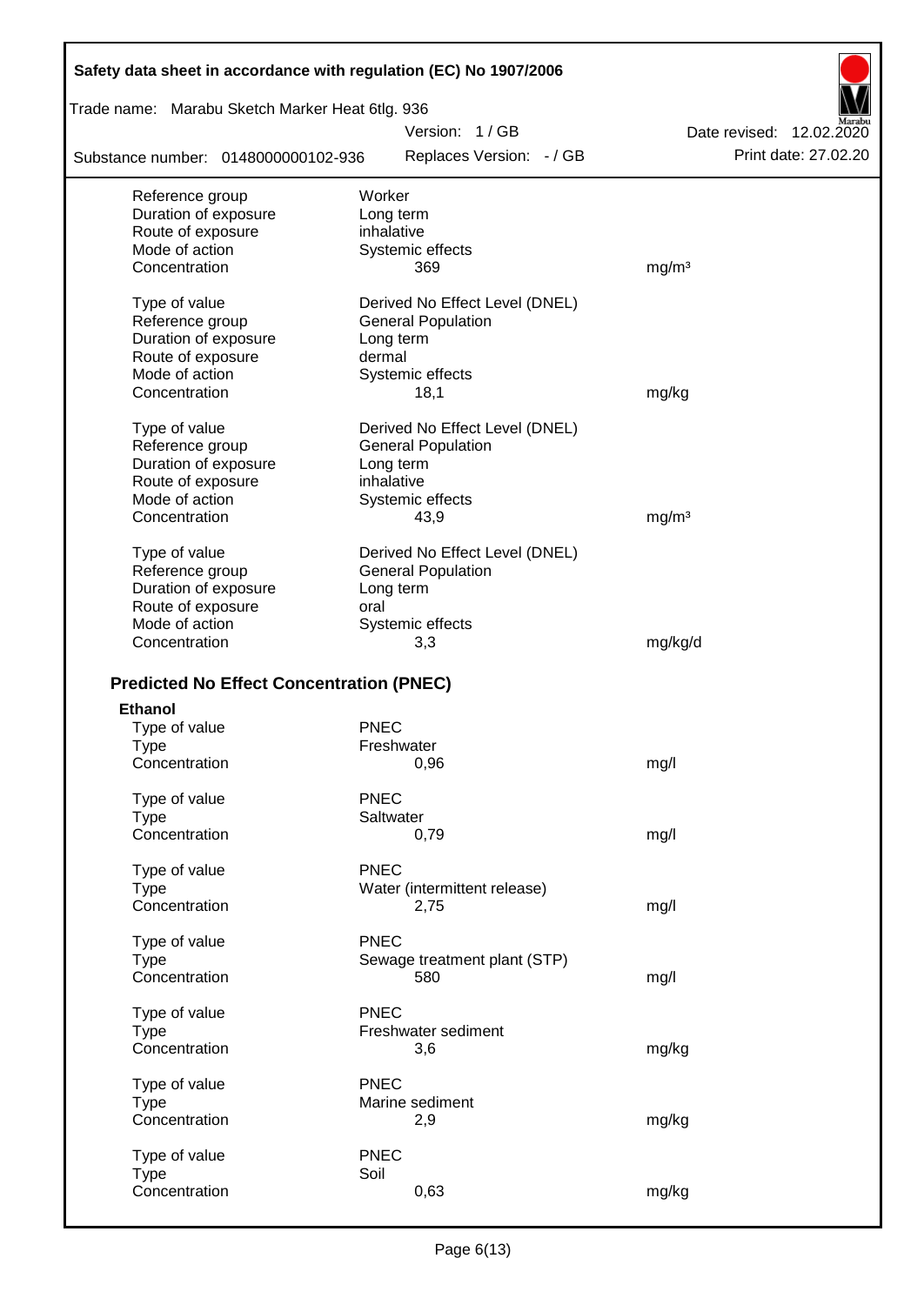|                                                 | Safety data sheet in accordance with regulation (EC) No 1907/2006 |                          |
|-------------------------------------------------|-------------------------------------------------------------------|--------------------------|
| Trade name: Marabu Sketch Marker Heat 6tlg. 936 |                                                                   |                          |
|                                                 | Version: 1/GB                                                     | Date revised: 12.02.2020 |
| Substance number: 0148000000102-936             | Replaces Version: - / GB                                          | Print date: 27.02.20     |
| 1-Methoxy-2-propanol                            |                                                                   |                          |
| Type of value                                   | <b>PNEC</b>                                                       |                          |
| <b>Type</b>                                     | Freshwater                                                        |                          |
| Concentration                                   | 10                                                                | mg/l                     |
| Type of value                                   | <b>PNEC</b>                                                       |                          |
| <b>Type</b>                                     | Water                                                             |                          |
| Concentration                                   | 41,6                                                              | mg/kg                    |
| Type of value                                   | <b>PNEC</b>                                                       |                          |
| <b>Type</b>                                     | Sediment                                                          |                          |
| Concentration                                   | 41,6                                                              | mg/kg                    |
| Type of value                                   | <b>PNEC</b>                                                       |                          |
| <b>Type</b>                                     | Marine sediment                                                   |                          |
| Concentration                                   | 4,17                                                              | mg/kg                    |
| Type of value                                   | <b>PNEC</b>                                                       |                          |
| <b>Type</b>                                     | Soil                                                              |                          |
| Concentration                                   | 2,47                                                              | mg/kg                    |
| Type of value                                   | <b>PNEC</b>                                                       |                          |
| <b>Type</b>                                     | Sewage treatment plant (STP)                                      |                          |
| Concentration                                   | 100                                                               | mg/l                     |
|                                                 |                                                                   |                          |

### **8.2. Exposure controls**

#### **Exposure controls**

Provide adequate ventilation. Where reasonably practicable this should be achieved by the use of local exhaust ventilation and good general extraction. If these are not sufficient to maintain concentrations of particulates and solvent vapour below the OEL, suitable respiratory protection must be worn.

#### **Respiratory protection**

If workers are exposed to concentrations above the exposure limit they must use appropriate, certified respirators. Full mask, filter A

#### **Hand protection**

There is no one glove material or combination of materials that will give unlimited resistance to any individual or combination of chemicals.

For prolonged or repeated handling nitrile rubber gloves with textile undergloves are required.

| Material thickness | 0.5 | mm  |
|--------------------|-----|-----|
| Breakthrough time  | 30  | min |

The breakthrough time must be greater than the end use time of the product.

The instructions and information provided by the glove manufacturer on use, storage, maintenance and replacement must be followed.

Gloves should be replaced regularly and if there is any sign of damage to the glove material.

Always ensure that gloves are free from defects and that they are stored and used correctly.

The performance or effectiveness of the glove may be reduced by physical/ chemical damage and poor maintenance.

Barrier creams may help to protect the exposed areas of the skin, they should however not be applied once exposure has occurred.

#### **Eye protection**

Use safety eyewear designed to protect against splash of liquids.

#### **Body protection**

Cotton or cotton/synthetic overalls or coveralls are normally suitable.

# **SECTION 9: Physical and chemical properties**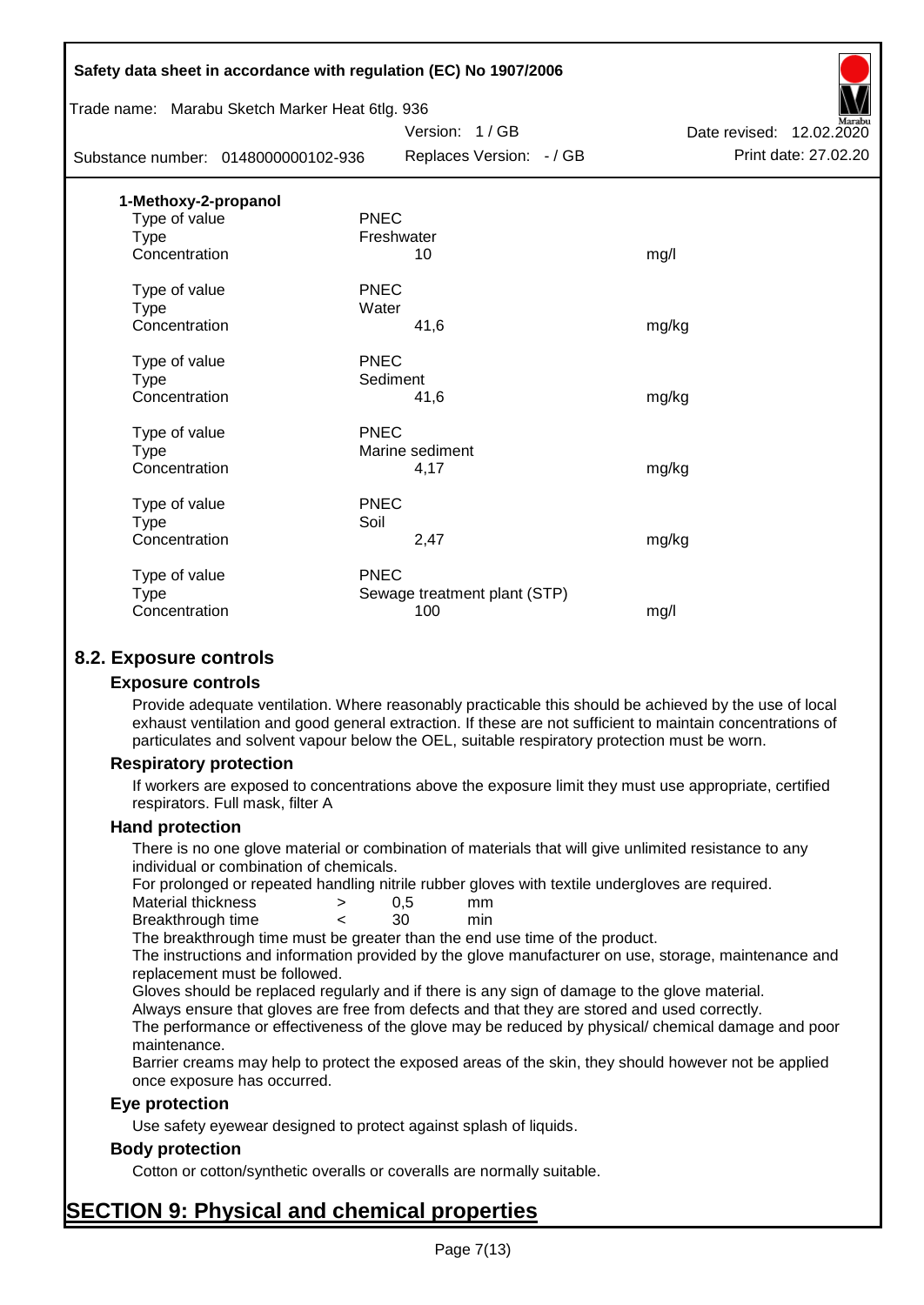| Trade name: Marabu Sketch Marker Heat 6tlg. 936            |                     |                    |                          |                    |                          |                      |
|------------------------------------------------------------|---------------------|--------------------|--------------------------|--------------------|--------------------------|----------------------|
|                                                            |                     | Version: 1/GB      |                          |                    | Date revised: 12.02.2020 |                      |
| Substance number: 0148000000102-936                        |                     |                    | Replaces Version: - / GB |                    |                          | Print date: 27.02.20 |
|                                                            |                     |                    |                          |                    |                          |                      |
| 9.1. Information on basic physical and chemical properties |                     |                    |                          |                    |                          |                      |
| Form                                                       | Liquid              |                    |                          |                    |                          |                      |
| Colour<br><b>Odour</b>                                     | red<br>solvent-like |                    |                          |                    |                          |                      |
| <b>Odour threshold</b>                                     |                     |                    |                          |                    |                          |                      |
| Remarks                                                    |                     | No data available  |                          |                    |                          |                      |
|                                                            |                     |                    |                          |                    |                          |                      |
| pH value<br>Remarks                                        |                     |                    |                          |                    |                          |                      |
|                                                            |                     | Not applicable     |                          |                    |                          |                      |
| <b>Melting point</b><br>Remarks                            |                     | not determined     |                          |                    |                          |                      |
|                                                            |                     |                    |                          |                    |                          |                      |
| <b>Freezing point</b><br>Remarks                           |                     |                    |                          |                    |                          |                      |
|                                                            |                     | not determined     |                          |                    |                          |                      |
| Initial boiling point and boiling range                    |                     |                    |                          | $^{\circ}C$        |                          |                      |
| Value                                                      | appr.               | 78                 |                          |                    |                          |                      |
| <b>Flash point</b>                                         |                     |                    |                          |                    |                          |                      |
| Value                                                      |                     | 12                 |                          | $\rm ^{\circ}C$    |                          |                      |
| Evaporation rate (ether $= 1$ ) :                          |                     |                    |                          |                    |                          |                      |
| Remarks                                                    |                     | not determined     |                          |                    |                          |                      |
| <b>Flammability (solid, gas)</b>                           |                     |                    |                          |                    |                          |                      |
| Not applicable                                             |                     |                    |                          |                    |                          |                      |
| Upper/lower flammability or explosive limits               |                     |                    |                          |                    |                          |                      |
| Lower explosion limit<br>Upper explosion limit             | appr.<br>appr.      | 1,5<br>15          |                          | $%$ (V)<br>$%$ (V) |                          |                      |
| Source                                                     |                     | Literature value   |                          |                    |                          |                      |
| Vapour pressure                                            |                     |                    |                          |                    |                          |                      |
| Value                                                      | appr.               | 59                 |                          | hPa                |                          |                      |
| <b>Vapour density</b>                                      |                     |                    |                          |                    |                          |                      |
| Remarks                                                    |                     | not determined     |                          |                    |                          |                      |
| <b>Density</b>                                             |                     |                    |                          |                    |                          |                      |
| Remarks                                                    |                     | not determined     |                          |                    |                          |                      |
| Solubility in water                                        |                     |                    |                          |                    |                          |                      |
| Remarks                                                    |                     | partially miscible |                          |                    |                          |                      |
| Partition coefficient: n-octanol/water                     |                     |                    |                          |                    |                          |                      |
| Remarks                                                    |                     | Not applicable     |                          |                    |                          |                      |
| Ignition temperature                                       |                     |                    |                          |                    |                          |                      |
| Value                                                      | appr.               | 287                |                          | $^{\circ}C$        |                          |                      |
| Source                                                     |                     | Literature value   |                          |                    |                          |                      |
| <b>Efflux time</b>                                         |                     |                    |                          |                    |                          |                      |
| Value                                                      | $\,<\,$             | 12                 |                          | s                  |                          |                      |
| Temperature                                                |                     | 20                 | $^{\circ}C$              |                    |                          |                      |
| Method                                                     |                     | DIN 53211 4 mm     |                          |                    |                          |                      |
| <b>Explosive properties</b>                                |                     |                    |                          |                    |                          |                      |
| evaluation                                                 | no                  |                    |                          |                    |                          |                      |
| <b>Oxidising properties</b>                                |                     |                    |                          |                    |                          |                      |
| evaluation                                                 |                     | None known         |                          |                    |                          |                      |
| 9.2. Other information                                     |                     |                    |                          |                    |                          |                      |

Г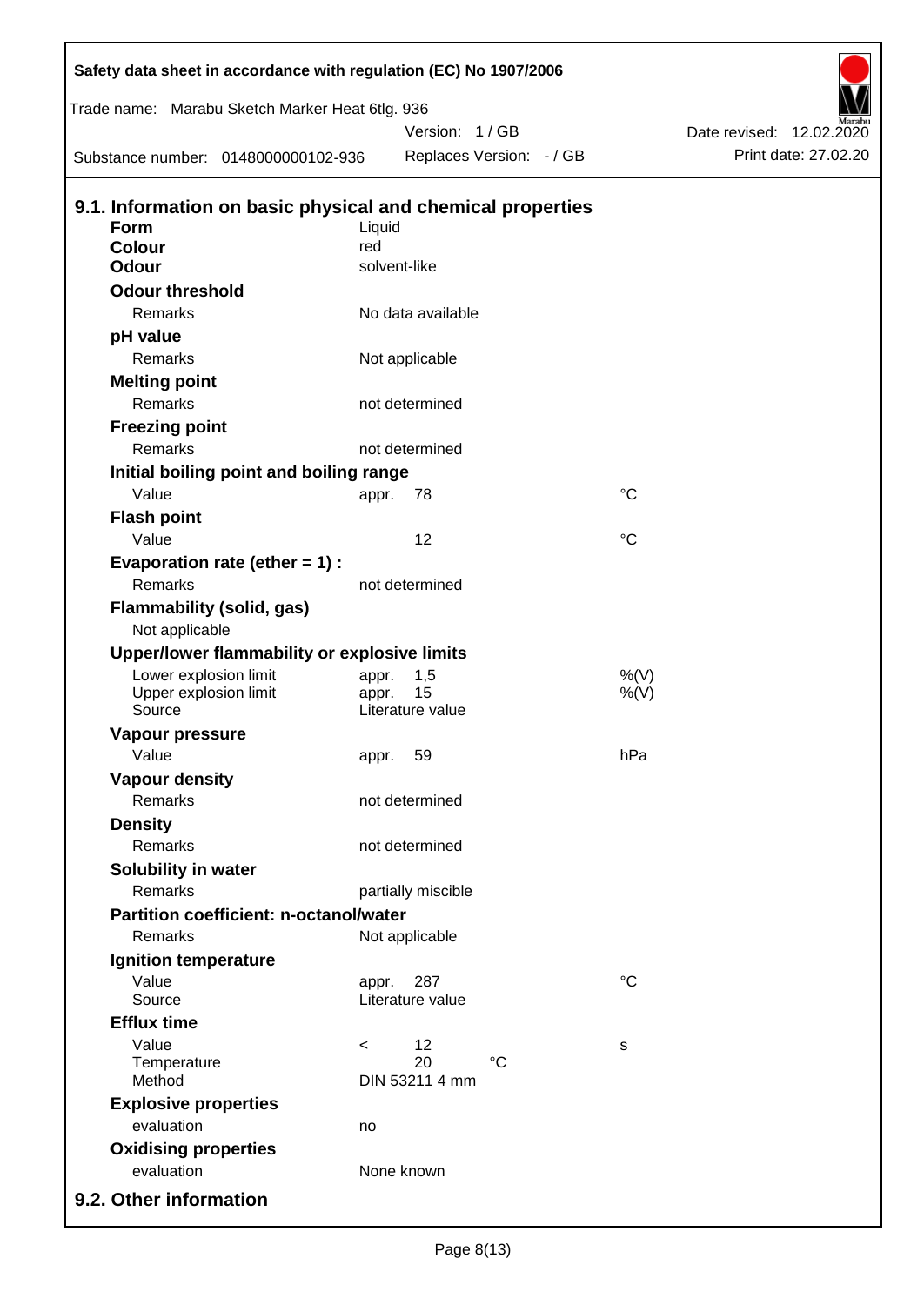| Safety data sheet in accordance with regulation (EC) No 1907/2006                                                                                                     |          |                                      |                          |                                                                                                        |
|-----------------------------------------------------------------------------------------------------------------------------------------------------------------------|----------|--------------------------------------|--------------------------|--------------------------------------------------------------------------------------------------------|
| Trade name: Marabu Sketch Marker Heat 6tlg. 936                                                                                                                       |          |                                      |                          |                                                                                                        |
|                                                                                                                                                                       |          | Version: 1 / GB                      |                          | Date revised: 12.02.2020                                                                               |
| Substance number: 0148000000102-936                                                                                                                                   |          |                                      | Replaces Version: - / GB | Print date: 27.02.20                                                                                   |
| <b>Other information</b>                                                                                                                                              |          |                                      |                          | The physical specifications are approximate values and refer to the used safety relevant component(s). |
| <b>SECTION 10: Stability and reactivity</b>                                                                                                                           |          |                                      |                          |                                                                                                        |
| 10.1. Reactivity<br>No hazardous reactions when stored and handled according to prescribed instructions.                                                              |          |                                      |                          |                                                                                                        |
| 10.2. Chemical stability<br>Stable under recommended storage and handling conditions (see section 7).                                                                 |          |                                      |                          |                                                                                                        |
| 10.3. Possibility of hazardous reactions<br>Keep away from oxidising agents, strongly alkaline and strongly acid materials in order to avoid<br>exothermic reactions. |          |                                      |                          |                                                                                                        |
| 10.4. Conditions to avoid<br>When exposed to high temperatures may produce hazardous decomposition products.                                                          |          |                                      |                          |                                                                                                        |
| 10.5. Incompatible materials<br>No hazardous reactions when stored and handled according to prescribed instructions.                                                  |          |                                      |                          |                                                                                                        |
| 10.6. Hazardous decomposition products<br>See chapter 5.2 (Firefighting measures - Special hazards arising from the substance or mixture).                            |          |                                      |                          |                                                                                                        |
| <b>SECTION 11: Toxicological information</b>                                                                                                                          |          |                                      |                          |                                                                                                        |
| 11.1. Information on toxicological effects                                                                                                                            |          |                                      |                          |                                                                                                        |
| <b>Acute oral toxicity</b>                                                                                                                                            |          |                                      |                          |                                                                                                        |
| Remarks                                                                                                                                                               |          |                                      |                          | Based on available data, the classification criteria are not met.                                      |
| <b>Acute oral toxicity (Components)</b>                                                                                                                               |          |                                      |                          |                                                                                                        |
| 1-Methoxy-2-propanol                                                                                                                                                  |          |                                      |                          |                                                                                                        |
| <b>Species</b>                                                                                                                                                        | rat      |                                      |                          |                                                                                                        |
| LD50                                                                                                                                                                  |          | 5200                                 | mg/kg                    |                                                                                                        |
| <b>Acute dermal toxicity</b>                                                                                                                                          |          |                                      |                          |                                                                                                        |
| Remarks                                                                                                                                                               |          |                                      |                          | Based on available data, the classification criteria are not met.                                      |
| <b>Acute dermal toxicity (Components)</b>                                                                                                                             |          |                                      |                          |                                                                                                        |
| 1-Methoxy-2-propanol<br><b>Species</b><br>LD50                                                                                                                        | rabbit   | 14000                                | mg/kg                    |                                                                                                        |
| <b>Acute inhalational toxicity</b>                                                                                                                                    |          |                                      |                          |                                                                                                        |
| Remarks                                                                                                                                                               |          |                                      |                          | Based on available data, the classification criteria are not met.                                      |
| <b>Skin corrosion/irritation</b>                                                                                                                                      |          |                                      |                          |                                                                                                        |
| Remarks                                                                                                                                                               |          |                                      |                          | Based on available data, the classification criteria are not met.                                      |
| Serious eye damage/irritation                                                                                                                                         |          |                                      |                          |                                                                                                        |
| evaluation<br>Remarks                                                                                                                                                 | irritant | The classification criteria are met. |                          |                                                                                                        |
| <b>Sensitization</b>                                                                                                                                                  |          |                                      |                          |                                                                                                        |
| Remarks                                                                                                                                                               |          |                                      |                          | Based on available data, the classification criteria are not met.                                      |
| <b>Mutagenicity</b>                                                                                                                                                   |          |                                      |                          |                                                                                                        |
| Remarks                                                                                                                                                               |          |                                      |                          | Based on available data, the classification criteria are not met.                                      |
| <b>Reproductive toxicity</b>                                                                                                                                          |          |                                      |                          |                                                                                                        |
| Remarks                                                                                                                                                               |          |                                      |                          | Based on available data, the classification criteria are not met.                                      |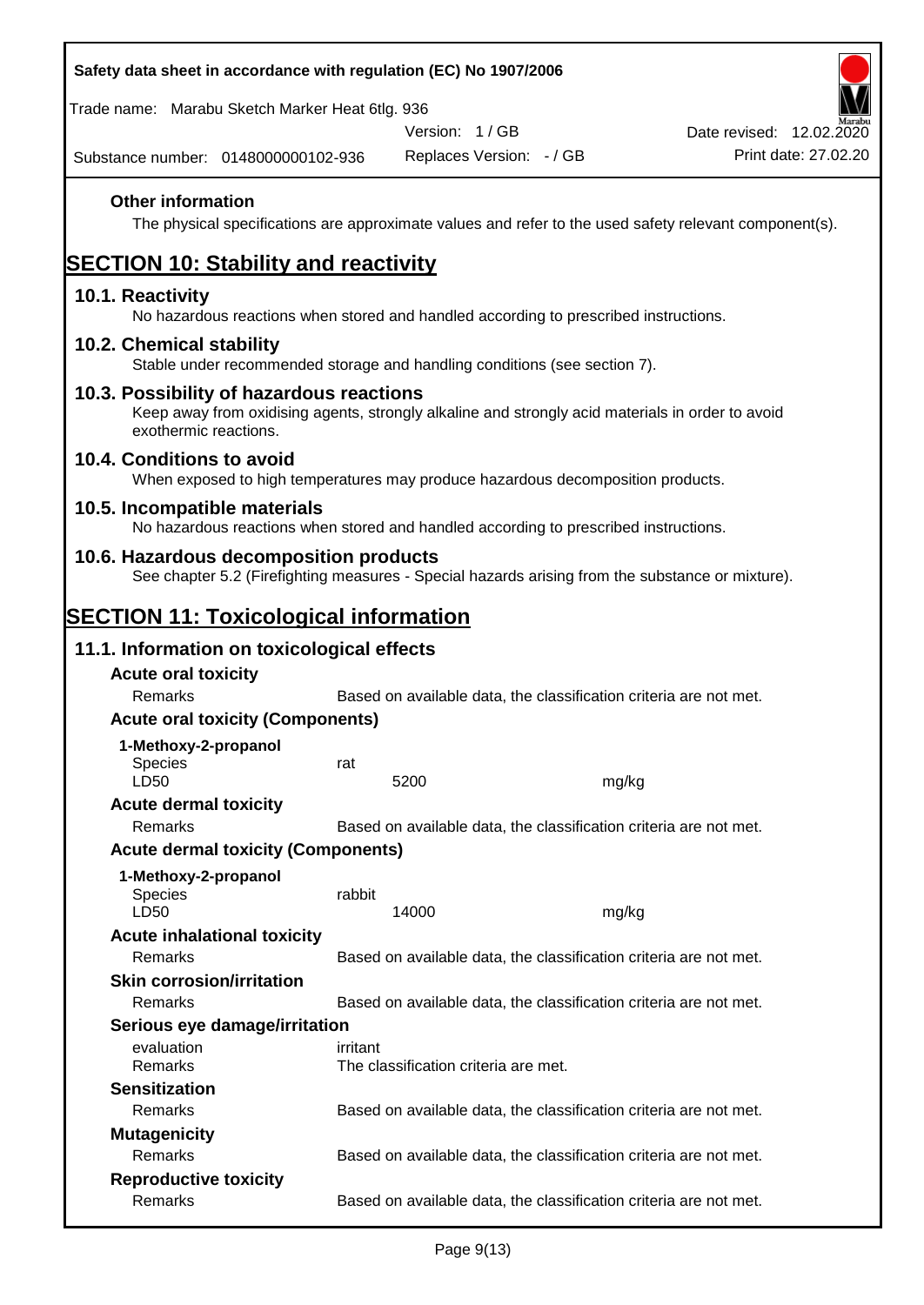#### **Safety data sheet in accordance with regulation (EC) No 1907/2006**

Trade name: Marabu Sketch Marker Heat 6tlg. 936

Version: 1 / GB



Substance number: 0148000000102-936

Replaces Version: - / GB Print date: 27.02.20

| 12.02.2020 | arabe |
|------------|-------|
|            |       |

| Remarks                                                         | Based on available data, the classification criteria are not met.                                                                                                                                                                                                                                                                                                                                                                                                                                                                                                                                                                                                                                                                                                                                                                                                                                                                                                                                                                                     |
|-----------------------------------------------------------------|-------------------------------------------------------------------------------------------------------------------------------------------------------------------------------------------------------------------------------------------------------------------------------------------------------------------------------------------------------------------------------------------------------------------------------------------------------------------------------------------------------------------------------------------------------------------------------------------------------------------------------------------------------------------------------------------------------------------------------------------------------------------------------------------------------------------------------------------------------------------------------------------------------------------------------------------------------------------------------------------------------------------------------------------------------|
| <b>Specific Target Organ Toxicity (STOT)</b>                    |                                                                                                                                                                                                                                                                                                                                                                                                                                                                                                                                                                                                                                                                                                                                                                                                                                                                                                                                                                                                                                                       |
| <b>Single exposure</b><br>Remarks                               | Based on available data, the classification criteria are not met.                                                                                                                                                                                                                                                                                                                                                                                                                                                                                                                                                                                                                                                                                                                                                                                                                                                                                                                                                                                     |
| <b>Repeated exposure</b><br>Remarks                             | Based on available data, the classification criteria are not met.                                                                                                                                                                                                                                                                                                                                                                                                                                                                                                                                                                                                                                                                                                                                                                                                                                                                                                                                                                                     |
| <b>Aspiration hazard</b>                                        |                                                                                                                                                                                                                                                                                                                                                                                                                                                                                                                                                                                                                                                                                                                                                                                                                                                                                                                                                                                                                                                       |
|                                                                 | Based on available data, the classification criteria are not met.                                                                                                                                                                                                                                                                                                                                                                                                                                                                                                                                                                                                                                                                                                                                                                                                                                                                                                                                                                                     |
| <b>Experience in practice</b>                                   |                                                                                                                                                                                                                                                                                                                                                                                                                                                                                                                                                                                                                                                                                                                                                                                                                                                                                                                                                                                                                                                       |
| Other information                                               | Exposure to component solvents vapours concentration in excess of the stated occupational exposure<br>limit may result in adverse health effects such as mucous membrane and respiratory system irritation<br>and adverse effects on kidney, liver and central nervous system. Symptoms and signs include headache,<br>dizziness, fatigue, muscular weakness, drowsiness and in extreme cases, loss of consciousness.<br>Solvents may cause some of the above effects by absorption through the skin. Repeated or prolonged<br>contact with the mixture may cause removal of natural fat from the skin resulting in non-allergic contact<br>dermatitis and absorption through the skin. The liquid splashed in the eyes may cause irritation and<br>reversible damage. Ingestion may cause nausea, diarrhoea and vomiting. This takes into account, where<br>known, delayed and immediate effects and also chronic effects of components from short-term and<br>long-term exposure by oral, inhalation and dermal routes of exposure and eye contact. |
| 1272/2008 and classified for toxicological hazards accordingly. | There are no data available on the mixture itself.<br>The mixture has been assessed following the additivity method of the CLP Regulation (EC) No                                                                                                                                                                                                                                                                                                                                                                                                                                                                                                                                                                                                                                                                                                                                                                                                                                                                                                     |

# **SECTION 12: Ecological information**

### **12.1. Toxicity**

#### **General information**

There are no data available on the mixture itself.Do not allow to enter drains or water courses.The mixture has been assessed following the summation method of the CLP Regulation (EC) No 1272/2008 and is not classified as dangerous for the environment.

### **Fish toxicity (Components)**

| 1-Methoxy-2-propanol                  |             |                              |   |      |
|---------------------------------------|-------------|------------------------------|---|------|
| <b>Species</b>                        |             | golden orfe (Leuciscus idus) |   |      |
| LC <sub>0</sub>                       | $\geq$      | 4600                         |   | mq/l |
| Duration of exposure                  |             | 96                           | h |      |
| <b>Daphnia toxicity (Components)</b>  |             |                              |   |      |
| 1-Methoxy-2-propanol                  |             |                              |   |      |
| <b>Species</b>                        |             | Daphnia magna                |   |      |
| EC50                                  |             | 23300                        |   | mq/l |
| Duration of exposure                  |             | 48                           | h |      |
| <b>Algae toxicity (Components)</b>    |             |                              |   |      |
| 1-Methoxy-2-propanol                  |             |                              |   |      |
| <b>Species</b>                        | Desmodesmus |                              |   |      |
| EC50                                  | ⋗           | 1000                         |   | mq/l |
| Duration of exposure                  |             | 168                          | h |      |
| <b>Bacteria toxicity (Components)</b> |             |                              |   |      |
| 1-Methoxy-2-propanol                  |             |                              |   |      |
| Species                               |             | activated sludge             |   |      |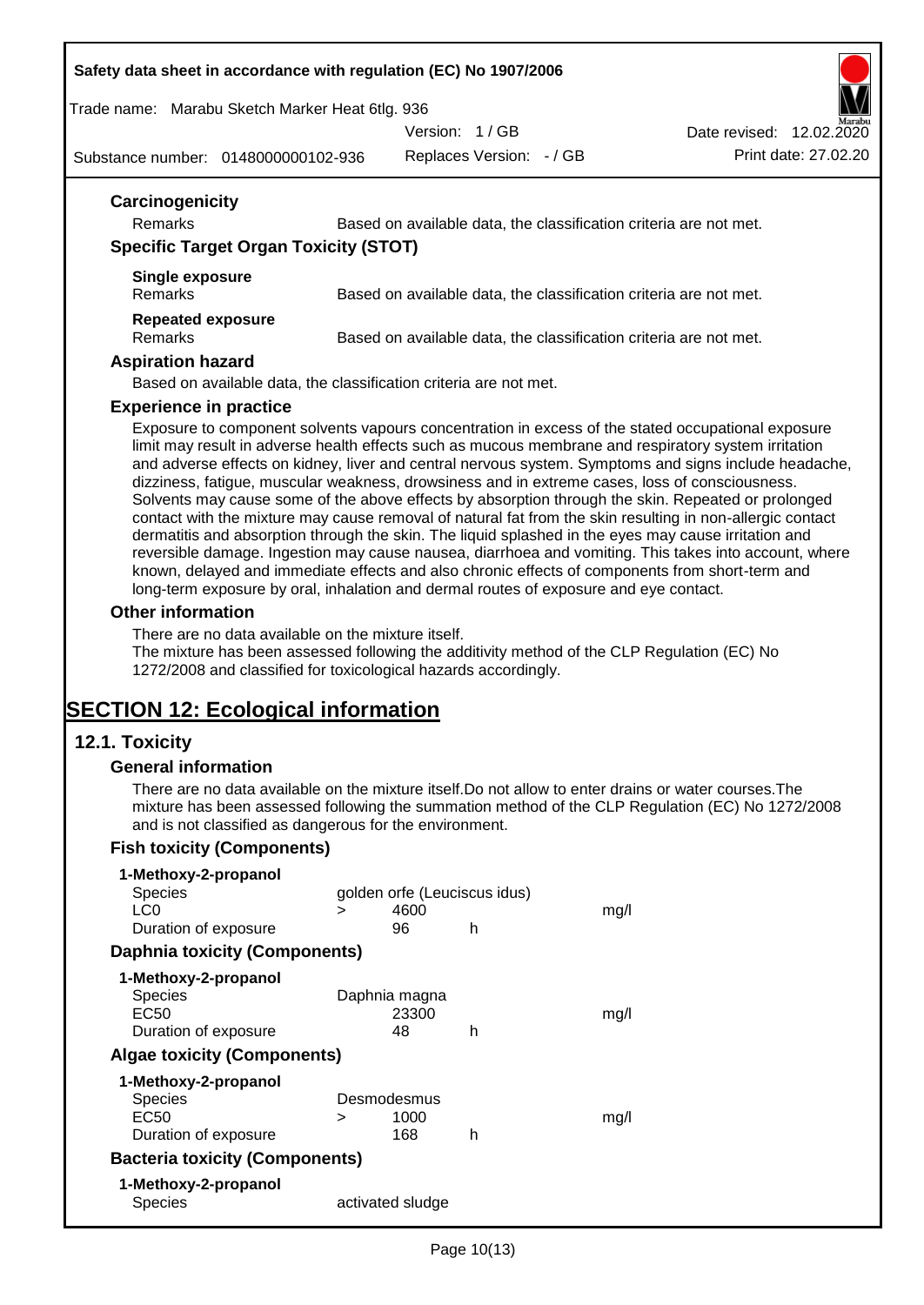| Safety data sheet in accordance with regulation (EC) No 1907/2006<br>Trade name: Marabu Sketch Marker Heat 6tlg. 936                                                              |                                                                                                                                                                                                                                                                                                                                                                                                                                                                      |                   | Version: 1/GB  |                          |                                                         | Date revised: 12.02.2020 |                      |
|-----------------------------------------------------------------------------------------------------------------------------------------------------------------------------------|----------------------------------------------------------------------------------------------------------------------------------------------------------------------------------------------------------------------------------------------------------------------------------------------------------------------------------------------------------------------------------------------------------------------------------------------------------------------|-------------------|----------------|--------------------------|---------------------------------------------------------|--------------------------|----------------------|
| Substance number: 0148000000102-936                                                                                                                                               |                                                                                                                                                                                                                                                                                                                                                                                                                                                                      |                   |                | Replaces Version: - / GB |                                                         |                          | Print date: 27.02.20 |
| <b>EC50</b>                                                                                                                                                                       |                                                                                                                                                                                                                                                                                                                                                                                                                                                                      | $\, > \,$         | 1000           |                          | mg/l                                                    |                          |                      |
| 12.2. Persistence and degradability<br><b>General information</b><br>No data available<br>1-Methoxy-2-propanol<br>Value<br>Duration of test<br>evaluation                         | <b>Biodegradability (Components)</b>                                                                                                                                                                                                                                                                                                                                                                                                                                 |                   | 90<br>28       | d                        | %<br>Readily biodegradable (according to OECD criteria) |                          |                      |
| Method<br>12.3. Bioaccumulative potential                                                                                                                                         |                                                                                                                                                                                                                                                                                                                                                                                                                                                                      | <b>OECD 301 F</b> |                |                          |                                                         |                          |                      |
| <b>General information</b><br>Remarks<br>12.4. Mobility in soil                                                                                                                   | There are no data available on the mixture itself.<br><b>Partition coefficient: n-octanol/water</b>                                                                                                                                                                                                                                                                                                                                                                  |                   | Not applicable |                          |                                                         |                          |                      |
| <b>General information</b>                                                                                                                                                        | There are no data available on the mixture itself.                                                                                                                                                                                                                                                                                                                                                                                                                   |                   |                |                          |                                                         |                          |                      |
| 12.5. Results of PBT and vPvB assessment<br><b>General information</b><br>12.6. Other adverse effects<br><b>General information</b><br><b>SECTION 13: Disposal considerations</b> | There are no data available on the mixture itself.<br>There are no data available on the mixture itself.                                                                                                                                                                                                                                                                                                                                                             |                   |                |                          |                                                         |                          |                      |
| 13.1. Waste treatment methods                                                                                                                                                     |                                                                                                                                                                                                                                                                                                                                                                                                                                                                      |                   |                |                          |                                                         |                          |                      |
|                                                                                                                                                                                   | Disposal recommendations for the product                                                                                                                                                                                                                                                                                                                                                                                                                             |                   |                |                          |                                                         |                          |                      |
| EWC waste code                                                                                                                                                                    | Do not allow to enter drains or water courses.<br>Wastes and emptied containers should be classified in accordance with relevant national regulation.<br>The European Waste Catalogue classification of this product, when disposed of as waste is<br>If this product is mixed with other wastes, the original waste product code may no longer apply and the<br>appropriate code should be assigned.<br>For further information contact your local waste authority. | 08 03 12*         |                |                          | waste ink containing dangerous substances               |                          |                      |
|                                                                                                                                                                                   | Disposal recommendations for packaging                                                                                                                                                                                                                                                                                                                                                                                                                               |                   |                |                          |                                                         |                          |                      |
|                                                                                                                                                                                   | Using information provided in this safety data sheet, advice should be obtained from the relevant waste<br>authority on the classification of empty containers.<br>Empty containers must be scrapped or reconditioned.<br>Not emptied containers are hazardous waste (waste code number 150110).                                                                                                                                                                     |                   |                |                          |                                                         |                          |                      |
| <b>SECTION 14: Transport information</b>                                                                                                                                          |                                                                                                                                                                                                                                                                                                                                                                                                                                                                      |                   |                |                          |                                                         |                          |                      |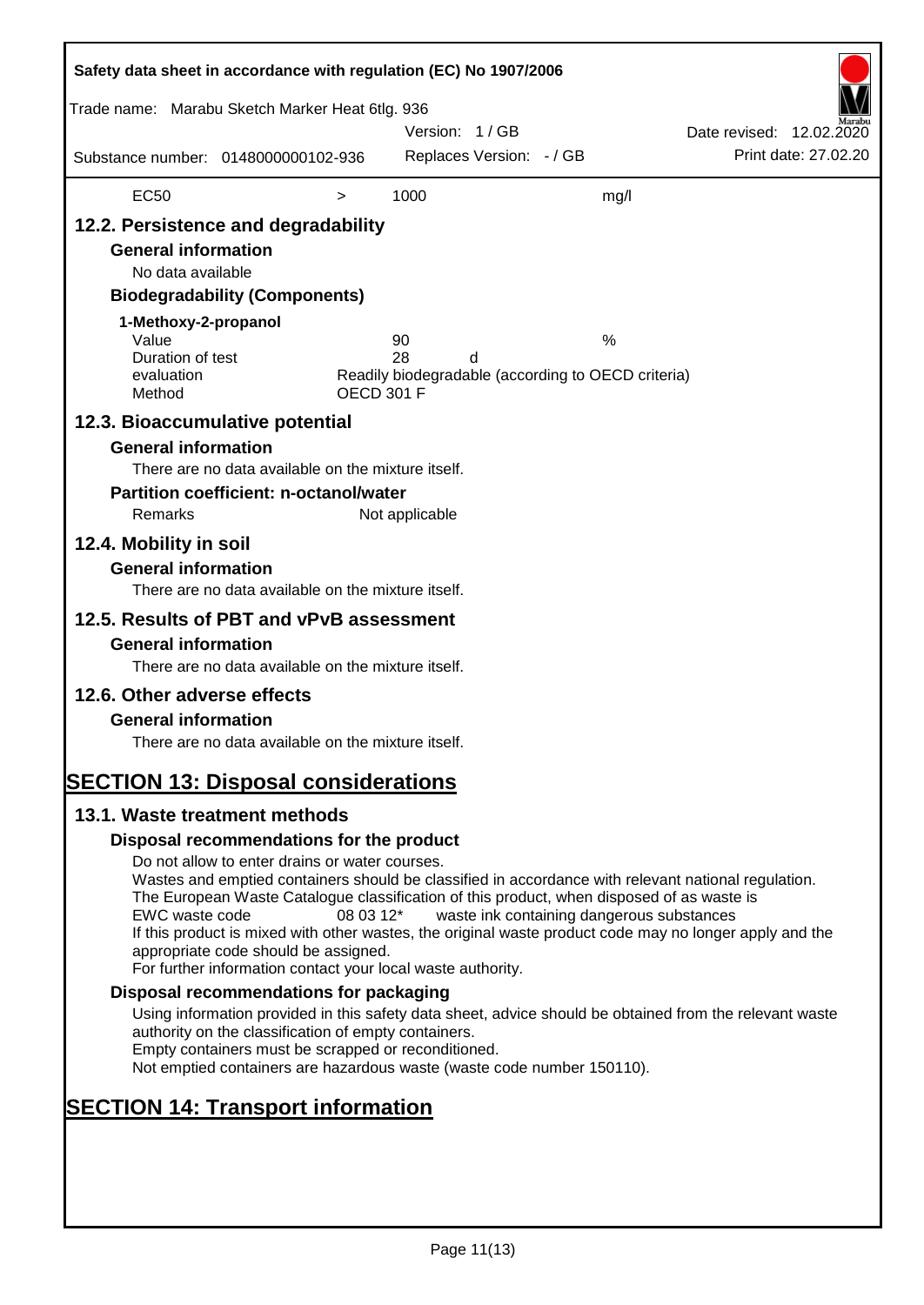### **Safety data sheet in accordance with regulation (EC) No 1907/2006**

| Trade name: Marabu Sketch Marker Heat 6tlg. 936 |  |  |  |
|-------------------------------------------------|--|--|--|

Substance number: 0148000000102-936

|                                     | <b>Land transport ADR/RID</b> | <b>Marine transport</b><br><b>IMDG/GGVSee</b> | Air transport<br><b>ICAO/IATA</b> |
|-------------------------------------|-------------------------------|-----------------------------------------------|-----------------------------------|
| Tunnel restriction code             | D/E                           |                                               |                                   |
| 14.1. UN number                     | 1263                          | 1263                                          | 1263                              |
| 14.2. UN proper shipping name       | <b>PAINT</b>                  | <b>PAINT</b>                                  | <b>PAINT</b>                      |
| 14.3. Transport hazard<br>class(es) | 3                             | 3                                             | 3                                 |
| Label                               |                               |                                               |                                   |
| 14.4. Packing group                 | $\mathbf{II}$                 | $\mathbf{II}$                                 | Ш                                 |
| Special provision                   | 640D                          |                                               |                                   |
| <b>Limited Quantity</b>             | 51                            |                                               |                                   |
| Transport category                  | 3                             |                                               |                                   |
| 14.5. Environmental hazards         |                               | no                                            |                                   |

Version: 1 / GB

### **Information for all modes of transport**

### **14.6. Special precautions for user**

Transport within the user's premises:

Always transport in closed containers that are upright and secure.

Ensure that persons transporting the product know what to do in the event of an accident or spillage.

### **Other information**

**14.7. Transport in bulk according to Annex II of Marpol and the IBC Code**

### no

# **SECTION 15: Regulatory information**

### **15.1. Safety, health and environmental regulations/legislation specific for the substance or mixture**

### **VOC**

VOC (EU) 85 %

#### **Other information**

The product does not contain substances of very high concern (SVHC).

### **15.2. Chemical safety assessment**

For this preparation a chemical safety assessment has not been carried out.

# **SECTION 16: Other information**

**Hazard statements listed in Chapter 3**



Replaces Version: - / GB Print date: 27.02.20 Date revised: 12.02.2020